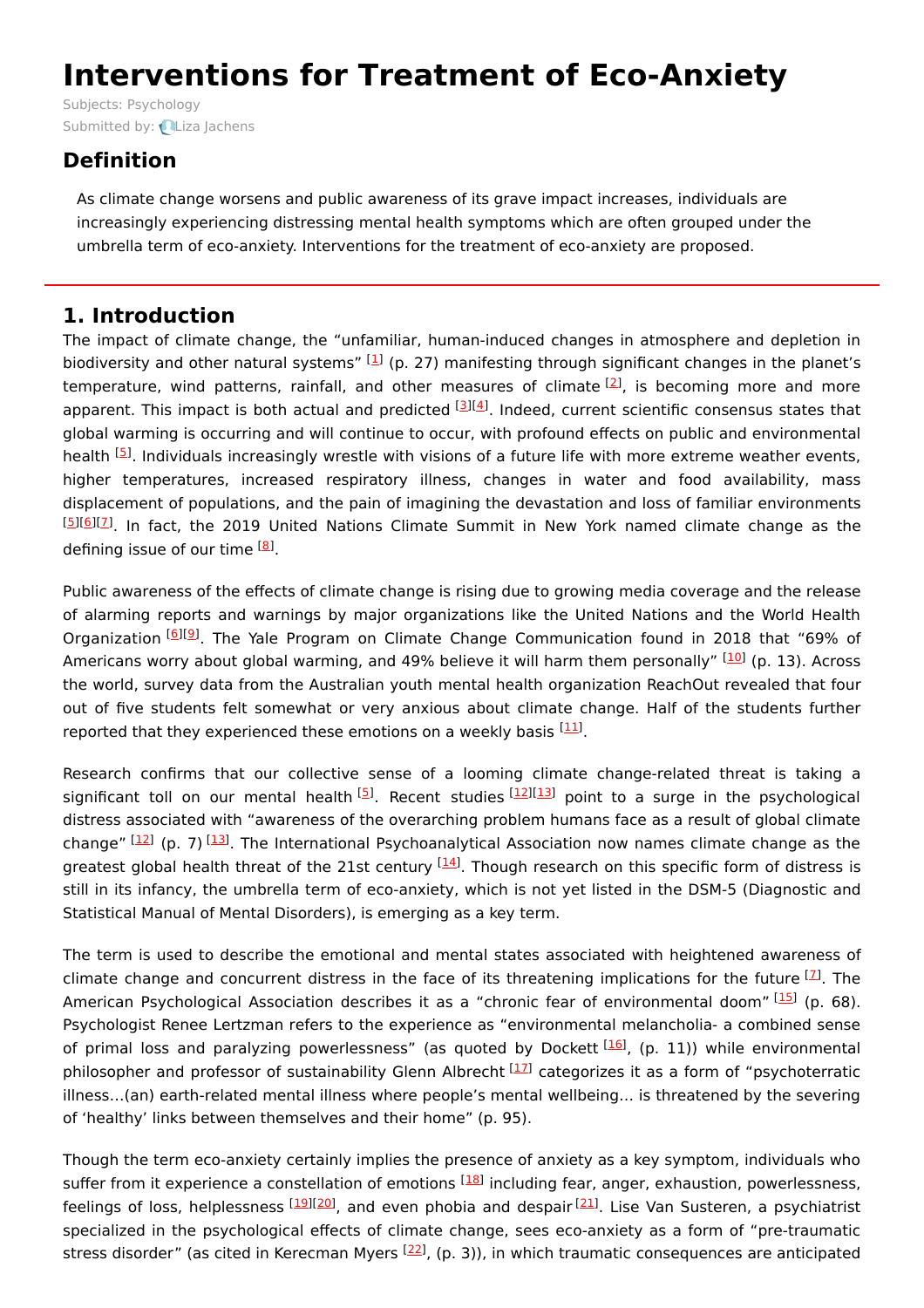and felt before the event even takes place. Kaplan <a>[[23\]](#page-4-21)</a> has similarly explored the traumatizing power of anticipation in relation to climate change and the possibility of an emerging "Pre-Traumatic Stress Syndrome" (p. 81), including symptoms like flash-forwards, fear-induced dissociation, and nightmares.

The need for informed professionals certainly seems more pressing than ever, as the prevalence of ecoanxiety and demand for its treatment are on the incline. The UK-based Climate Psychology Alliance reported in 2019 that it was "inundated with requests for therapeutic support" [\[24](#page-4-22)] while US-based grief support organization The Good Grief Network, which coordinates support groups for eco-anxiety, reported that the last 6 months of 2019 saw a surge of interest in their activities "with branches popping up in half a dozen states" <sup>[<u>[24](#page-4-22)</u>]</sup>.

Many mental health professionals have called for an increase in awareness of and training for eco-anxiety [[5](#page-4-3)][\[15](#page-4-13)][\[25](#page-4-23)][\[26](#page-4-24)]. Despite the apparent and increasing demand for therapeutic support and the projection that climate change will only continue to loom larger and larger in collective awareness, very little existing literature seems to address relevant and specific therapeutic interventions for eco-anxiety. It is therefore key to start assembling a clear picture of appropriate interventions and approaches to enable these professionals to make informed choices in their eco-anxiety treatment plans.

### **2. Current Insights on Interventions for Treatment of Eco-Anxiety**

The entry identified interventions for the treatment of eco-anxiety and found the fields of psychoanalysis, ecotherapy, and Jungian depth psychology to be the most prevalent psychological approaches. Only two studies evaluating some of these interventions were available.

These results seem to suggest that treatment for eco-anxiety could embrace a holistic model, reliant on two facets: firstly, evenly addressing different elements and layers of the client's inner experience and secondly, creating connections between client, practitioner, groups, and nature. In fact, the egalitarian spread of proposed interventions across different microsystems (client and their inner selves, practitioner and their inner selves, client and practitioner, practitioner and professional groups, client and groups, client and nature) mirrors the message contained in many of the papers reviewed, namely that healing both our natural environment and our eco-anxiety must involve a shift away from human and individualcenteredness towards the balanced spreading out of power and attention between the individual, community, and the natural world. Moreover, many of the interventions put forth in this entry do not merely focus on helping clients manage their distress but also encourage them to get in touch with something greater than themselves, to access a numinous experience of the world. This is evidenced by the repeated appearance of mindfulness, grief rituals, creative expression, and encouragements to connect with art and literature and to commune with nature [\[7](#page-4-5)][[12\]](#page-4-10)[[13](#page-4-11)][[26](#page-4-24)][[27](#page-4-25)][[28](#page-5-0)][[29](#page-5-1)][[30](#page-5-2)][[31](#page-5-3)]. These are all types of interventions that can bring individuals into deep experiences of grace and stretch the notions of individuality into one of greater systems of connection and healing. It is notable that, interventions focused solely on connecting clients with nature were present in a quarter of papers (26%), staking nature's claim as a solid participant in the healing of people.

The high number of proposed interventions centered on the professional's own reflection on climate change and on adequate training (34%) similarly conveys an important message. It suggests that much like ecologically-oriented action asks every member of the collective to take on their share of responsibility, treatment for eco-anxiety should be democratic and place the practitioner face to face with their own "social and environmental embeddedness" (as cited in Stewart [[32](#page-5-4)], (p. 78)). Seaman's study  $[26]$  $[26]$  $[26]$  further reports that the "therapists' own emotional reactions to climate change may impact how they receive and respond to clients who discuss climate change during therapy" (p. 46). Many authors emphasize the need for practitioners to make their practice a space in which eco-anxiety can truly be welcomed and not minimized, explained away as a distraction from personal themes, or blocked off because of the professional's own anxieties [\[33](#page-5-5)][\[34](#page-5-6)][\[35](#page-5-7)][\[36](#page-5-8)][\[28](#page-5-0)][\[31](#page-5-3)]. With regards to training, many papers push for practitioners to acquire more familiarity and skills with regards to both the impacts of climate change and the eco-anxiety process [[7](#page-4-5)][\[16](#page-4-14)][\[26](#page-4-24)][\[33](#page-5-5)][\[35](#page-5-7)][\[37](#page-5-9)][\[36](#page-5-8)][\[28](#page-5-0)][\[31](#page-5-3)]. Doherty and Clayton [[35](#page-5-7)] postulate that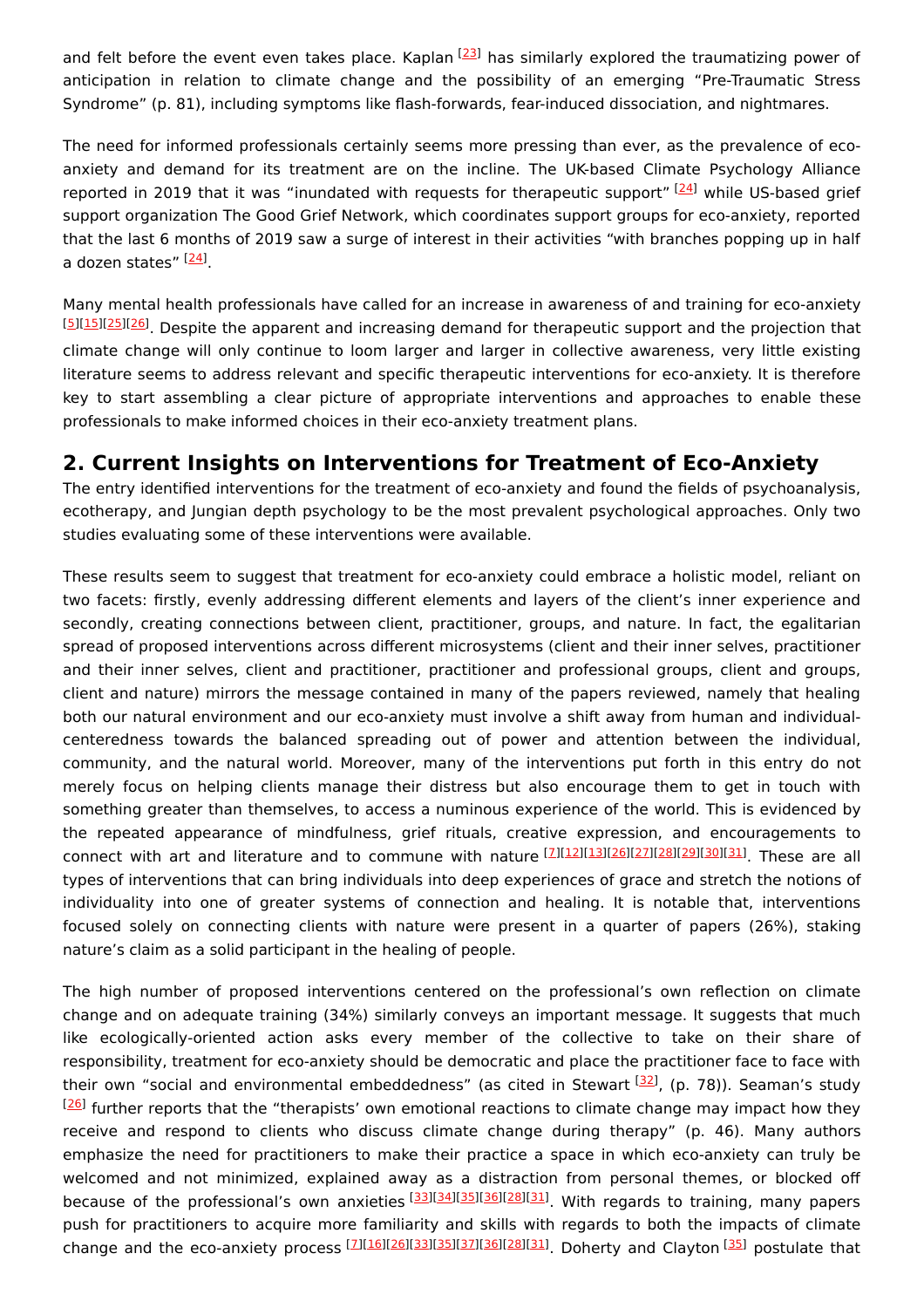mental health professionals "have an ethical obligation to take immediate steps to minimize harm, reduce disparities in climate impacts, and continually improve their climate-related interventions" [\[35](#page-5-7)] (p. 266). Practitioners themselves support this view, as 50% of the therapists interviewed felt that they were not adequately prepared to deal with eco-anxiety, even though 37.3% felt that climate change was relevant both to their work and their field <sup>[\[26](#page-4-24)]</sup>.

The entry found a high number of proposed interventions involving groups. Unsurprisingly, since mental health interventions often involve connecting the client with inner resources, most records (89%) stressed interventions focused on fostering clients' inner resilience. However, the degree of presence (62%) of interventions aimed at connecting clients with groups—specifically those groups intent on providing social connection and emotional support rather than groups oriented towards action—is perhaps more surprising. Many group endeavors and organizations focused on actively mitigating climate change have bloomed as public awareness of its consequences has increased (Extinction Rebellion, Plastic Pollution Coalition, among others) but these groups are mostly focused on helping individuals take action. This usually involves making lifestyle changes, engaging politically, or spreading an ecological message. These groups seem to place little emphasis on the emotional experience of feeling distress over our changing climate.

However, this entry's findings reflect a strong theme present across many papers namely that, in order to engage with eco-anxiety, it is just as vital to provide a space for the expression of emotion as it is to act [[13](#page-4-11)][\[16\]](#page-4-14)[[26](#page-4-24)][\[34\]](#page-5-6)[[35](#page-5-7)][\[27\]](#page-4-25)[[38](#page-5-10)][\[39\]](#page-5-11)[[28](#page-5-0)][\[40\]](#page-5-12)[[41](#page-5-13)][\[42\]](#page-5-14). The authors cited above seem to concur on a treatment process for eco-anxiety whereby practitioners first provide clients with a safe, containing space in individual or group treatment models in which distressing, and sometimes paradoxical emotions and ideas can be felt and thought through, after which clients can naturally flow into actions that align with their values. Climate anxiety researcher Pikhala<sup>[[13](#page-4-11)]</sup> and psychoanalyst Randall<sup>[[34](#page-5-6)]</sup> particularly draw attention to the misguidedness of pushing clients too quickly into action. Pihkala [\[13](#page-4-11)] bemoans the oft-adopted model that "the antidote to anxiety is action" (p. 11) and Randall explains that a focus on guiding clients towards ecological lifestyles changes without first addressing the immense losses and attacks on identity those changes will catalyze is doomed to fail  $^{[34]}$  $^{[34]}$  $^{[34]}$ .

According to this entry, established groups and organizations have a crucial role to play in providing this supportive collective environment. Randall's Carbon Conversations group model and Joanna Macy's The Work that Reconnects are appraised in consistently laudatory terms by authors [\[13\]](#page-4-11)[[26](#page-4-24)][\[35\]](#page-5-7)[[27](#page-4-25)][\[37\]](#page-5-9)[[41](#page-5-13)][\[42\]](#page-5-14) <sub>and</sub> by participants, in great part because of their capacity to provide an emotional safe space for participants. These two models could therefore function as blueprints for group treatment of eco-anxiety.

These 14 records also highlight the need for mental health professionals treating eco-anxiety to be familiar with the general process of grief, with authors especially concurring on the value of Worden's model of the tasks of grief. The Good Grief Network <sup>[\[43](#page-5-15)]</sup> and Randall <sup>[[40](#page-5-12)]</sup> also offer their own multi-step blueprints for moving through the experience. The presence of these models seems to cement the conceptualization of eco-anxiety as a process through which an individual can be accompanied.

The 14 records equally point to the importance of understanding the specific kinds of grief underlying eco-anxiety. Two authors <sup>[\[10](#page-4-8)][[13](#page-4-11)]</sup> notably offer their proposal that eco-anxiety is a form of disenfranchised grief, thus requiring both that practitioners be familiar with the concept and that they be prepared to offer the required heightened level of support that must accompany a grief that is deemed not socially acceptable. Fittingly, three authors recommend group mourning rituals [[7](#page-4-5)][\[28](#page-5-0)][\[31](#page-5-3)] in an effort to spread the weight of the grief process and to provide participants with the experience of being seen and validated by the collective in their pain. The literature identified in this entry repeatedly highlights the tension between the individual and the collective, namely the line betweenwhat is personal pain and responsibility, and what can and should be shouldered by a greater group of peers.

Four authors identified in the entry [\[13](#page-4-11)][\[16](#page-4-14)][\[37](#page-5-9)][\[31](#page-5-3)] refer to the traumatic component of eco-anxiety, with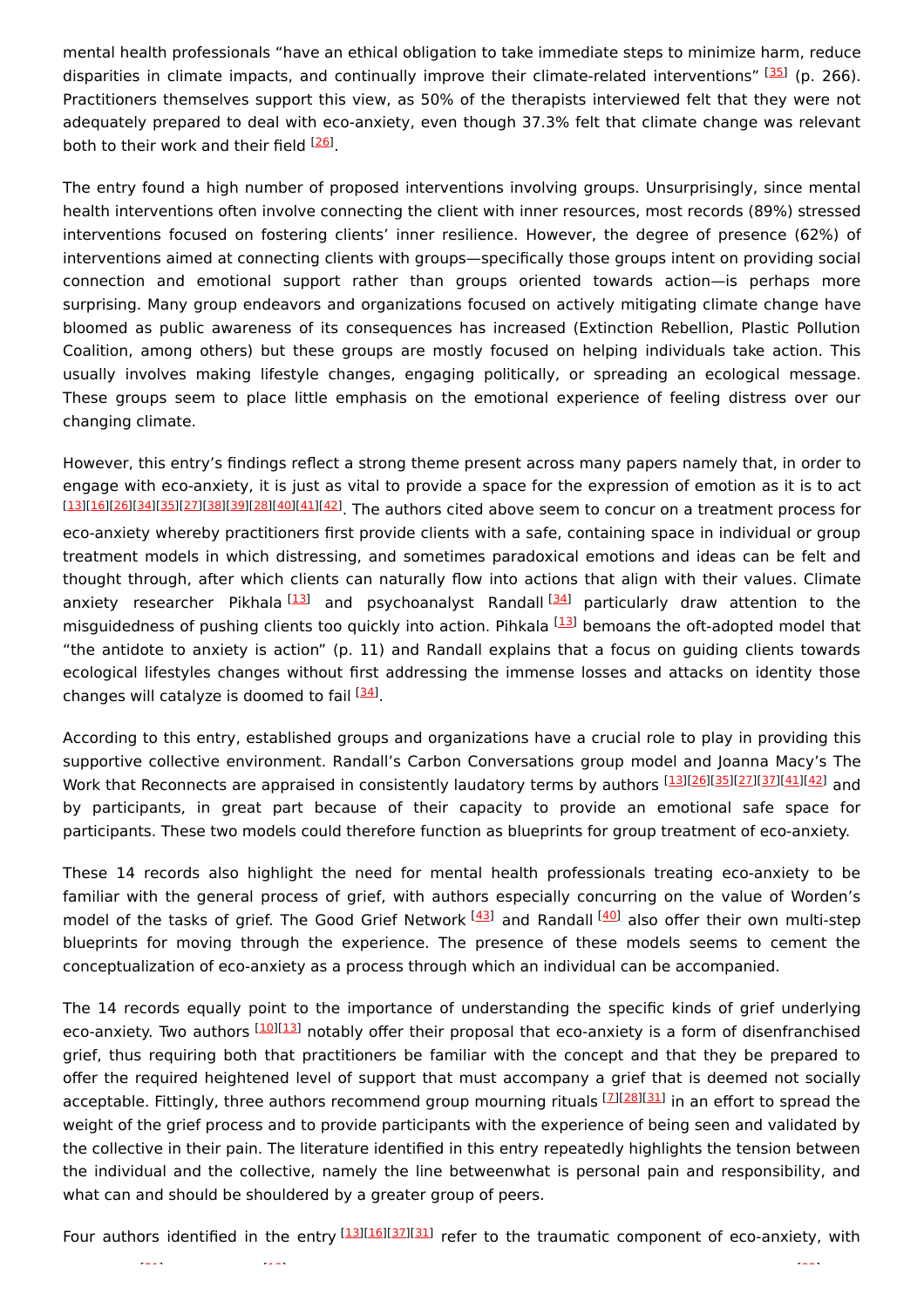Bednarek [\[31](#page-5-3)] and Pihkala [\[13\]](#page-4-11) specifically confirming Van Susteren (as cited in Kerecman Myers [\[22](#page-4-20)]) and Kaplan's <sup>[[23\]](#page-4-21)</sup> conceptualization of eco-anxiety as a form of anticipatory trauma. However, these authors focus on the need for practitioners to familiarize themselves with this kind of trauma rather than proposing specific, trauma-informed interventions. This illustrates a larger finding of the entry, namely a great disparity in the level of specificity of interventions proposed across the records reviewed. Some interventions are highly targeted, for example Randall's recommendation that mental health professionals provide psychoeducation on the dynamics of unconscious collective guilt <a>[\[33](#page-5-5)]</a> or Hasbach's ecotherapy intervention whereby clients identify a space in nature that they like and visit it regularly to build a nurturing relationship with it <sup>[\[44](#page-5-16)]</sup>. Other interventions are far more general, as evidenced by Davenport's recommendation that clients should be encouraged to cultivate community connection [[10](#page-4-8)] or the Good Grief Network's vague exhortation to eco-anxious individuals that they "do inner work" [\[43](#page-5-15)] (p. 3). This disparity could be due to two factors. First, more than half of the records reviewed take a holistic approach to eco-anxiety, proposing many interventions that address the subject from a variety of different angles rather than exploring a few interventions in depth. Second, most of the records identified in the entry are reflections on the general subject of eco-anxiety which happen to mention interventions rather than papers or studies pointedly addressing or measuring treatment interventions for eco-anxiety.

The dearth of studies evaluating any of the proposed interventions highlights a major gap in the literature. Only two studies were identified that evaluated interventions. Gillespie's [[45](#page-5-17)] study evaluated a dreamwork-oriented group process and Büchs et al.'s [[41](#page-5-13)] study assessed the effects of participating in Carbon Conversations groups. The encouraging results of these studies reaffirm the value of some of the interventions proposed by authors, most of all the power of groupwork, and make a strong case for increasing the evaluation of other, yet-unassessed treatment possibilities to create a strong, evidencebased foundation. These two studies also shared a compelling finding. Aside from helping participants to process complex and sometimes contradictory emotions and to gain insight and grounding from others' perspectives, both Gillespie's group and Büchs, Hinton and Smith's Carbon Conversation sample found that the group process had positively affected participants' ability and willingness to take tangible, ecologically-minded action. Indeed, Gillespie <sup>[\[45](#page-5-17)]</sup> explains that "as a result (of the group process) we felt better equipped and more motivated to work with others to engage with global warming issues" (p. 353). Büchs et al. <sup>[\[41](#page-5-13)]</sup> "found evidence that ...Carbon Conversations...has helped many participants to engage with these issues more deeply and take- sometimes quite radical- carbon reducing actions in multiple areas" (p. 636) and that "several participants also report that taking part made them feel more confident in talking to and encouraging people in their personal networks to reduce their emissions, indicating that the impact of Carbon Conversations may extend beyond the direct participants" (p. 636). This shared finding could indicate that treating eco-anxiety through providing its sufferers with shared emotional space may have far greater impacts than merely helping individuals better tolerate their distress. It could also be an important part of helping people change their lives in a way that goes beyond the scope of mere treatment and shifts their relationship with the world. A wealth of literature is available on the complex topic of getting people to change their habits in line with sustainability goals, and studies like these could act as the bridge between strict behavioral conceptions of change and deeper, more holistic, and emotion-embracing approaches.

#### **3. Conclusions**

The entry identified a variety of interventions for both individual and group treatment. These interventions targeted many layers of individuals' wellbeing, from inner experiences such as thought processes to connecting with others through sharing and rituals and to communing with the natural world. Recommendations for treatment plans are to focus on holistic, multi-pronged, and grief-informed approaches that include eco-anxiety-focused group work.

#### **References**

<span id="page-3-0"></span>1. Nurse, J.; Basher, D.; Bone, A.; Bird, W. An ecological approach to promoting population mental health and well-being-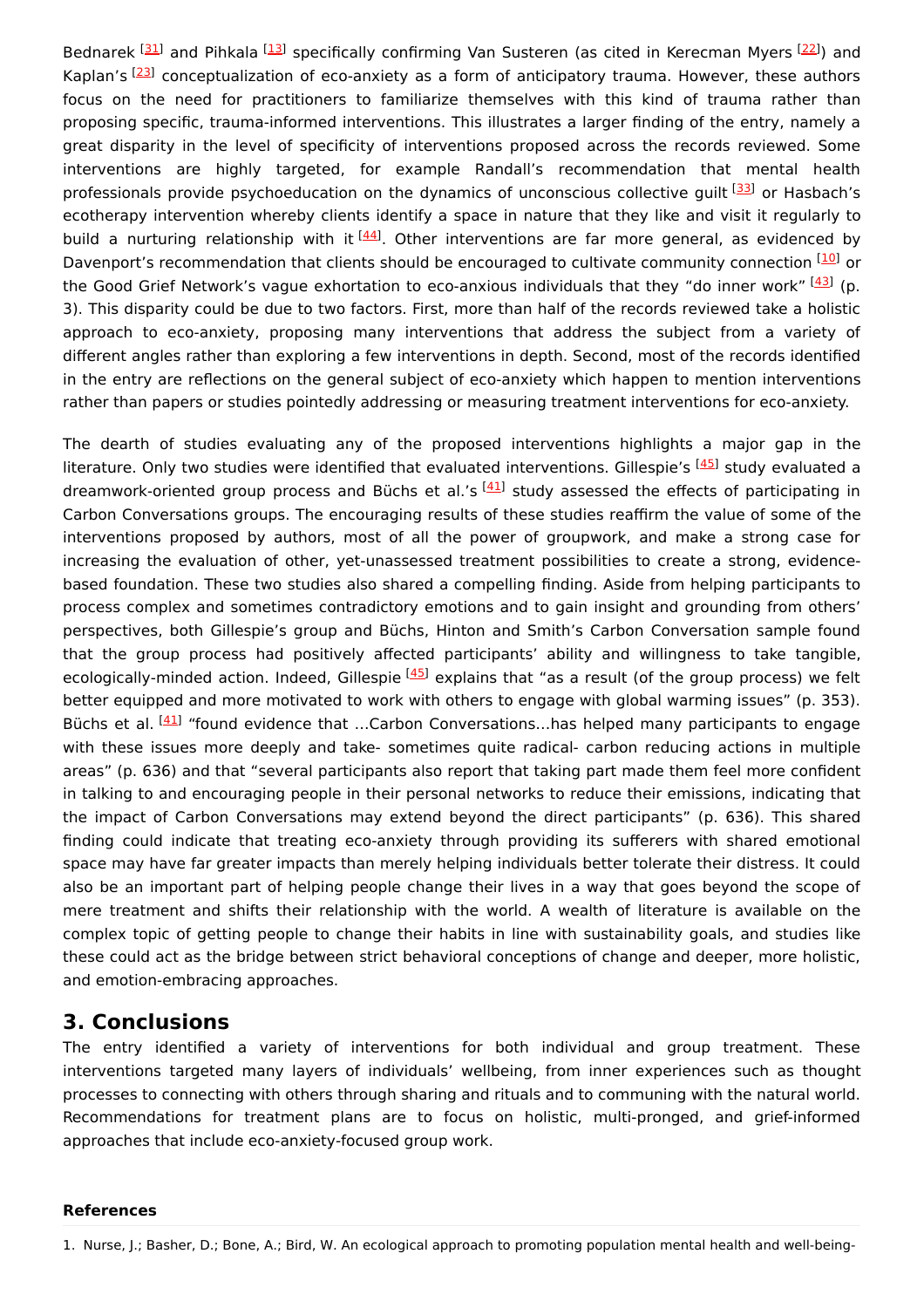<span id="page-4-0"></span>a response to the challenge of climate change. Perspect. Public Health 2010, 130, 27–33.

- 2. University of California, Davis. Climate Change Terms and Definitions. Available online: https://climatechange.ucdavis.edu/science/climate-change-definitions/ (accessed on 5 April 2020).
- <span id="page-4-1"></span>3. Intergovernmental Panel on Climate Change IPCC. Annex I: Glossary Global Warming of 1.5 °C. Available online: https://www.ipcc.ch/sr15/ (accessed on 3 March 2020).
- <span id="page-4-2"></span>4. Jackman, K.P.; Uznanski, W.; McDermott-Levy, R.; Cook, C. Climate change: Preparing the nurses of the future. Dean Notes 2018, 39, 1–3.
- <span id="page-4-3"></span>5. Fritze, J.; Blashki, G.; Burke, S.; Wiseman, J. Hope, despair and transformation: Climate change and the promotion of mental health and wellbeing. Int. J. Ment. Health Syst. 2008, 2, 13.
- <span id="page-4-4"></span>6. Watts, N.; Adger, W.N.; Agnolucci, P.; Blackstock, J.; Byass, P.; Cai, W.; Chaytor, S.; Colbourn, T.; Collins, M.; Cooper, A.; et al. Health and climate change: Policy responses to protect public health. Lancet 2015, 386, 1861–1914.
- <span id="page-4-5"></span>7. Pihkala, P. Eco-anxiety, tragedy, and hope: Psychological and spiritual dimensions of climate change. Zygon 2018, 53, 545–569.
- <span id="page-4-6"></span>8. Usher, K.; Durkin, J.; Bhullar, N. Eco-anxiety: How thinking about climate change-related environmental decline is affecting our mental health. Int. J. Ment. Health Nurs. 2019, 28, 1233–1234.
- <span id="page-4-7"></span>9. World Health Organization. WHO Calls on Countries to Protect Health from Climate Change. Available online: https://www.who.int/mediacentre/news/statements/2015/climate-change/en/ (accessed on 18 March 2020).
- <span id="page-4-8"></span>10. Davenport, L. A new path: The role of systemic therapists in an era of environmental crisis. Fam. Ther. Mag. July-August 2019, 13–16. Available online: https://lesliedavenport.com/wp-content/uploads/2019/08/The-Role-of-Systemic-Therapists-in-Environmental-Crisis.pdf (accessed on 12 July 2021).
- <span id="page-4-9"></span>11. Ward, M. Climate Anxiety Is Real, and Young People Are Feeling It. The Sydney Morning Herald. Available online: https://www.smh.com.au/lifestyle/health-and-wellness/climate-anxiety-is-real-and-young-people-are-feeling-it-20190918-p52soj.html (accessed on 10 May 2020).
- <span id="page-4-10"></span>12. Hayes, K.; Blashki, G.; Wiseman, J.; Burke, S.; Reifels, L. Climate change and mental health: Risks, impacts and priority actions. Int. J. Ment. Health Syst. 2018, 12, 1–12.
- <span id="page-4-11"></span>13. Pikhala, P. Climate Anxiety; MIELI Mental Health Finland: Helsinki, Finland, 2019.
- <span id="page-4-12"></span>14. Castelloe, M.S. Coming to Terms with Ecoanxiety. Psychology Today. Available online: https://www.psychologytoday.com/gb/blog/the-me-in-we/201801/coming-terms-ecoanxiety (accessed on 29 March 2020).
- <span id="page-4-13"></span>15. Clayton, S.; Manning, C.M.; Krygsman, K.; Speiser, M. Mental Health and Our Changing Climate: Impacts, Implications, and Guidance; American Psychological Association, and ecoAmerica: Washington, DC, USA, 2017; Available online: https://www.apa.org/news/press/releases/2017/03/mental-health-climate.pdf (accessed on 23 May 2020).
- <span id="page-4-14"></span>16. Dockett, L. The rise of eco-anxiety. Psychother. Netw. Mag. 2019, 43, 11–14.
- <span id="page-4-15"></span>17. Albrecht, G.; Sartore, G.-M.; Connor, L.; Higginbotham, N.; Freeman, S.; Kelly, B.; Stain, H.; Tonna, A.; Pollard, G. Solastalgia: The distress caused by environmental change. Australas. Psychiatry 2007, 15, S95–S98.
- <span id="page-4-16"></span>18. Gritters, J. What Is Eco-Anxiety? Available online: https://www.rei.com/blog/news/what-is-eco-anxiety (accessed on 23 May 2020).
- <span id="page-4-17"></span>19. Moser, S.C. More bad news: The risk of neglecting emotional responses to climate change information. In Creating a Climate for Change: Communicating Climate Change and Facilitating Social Change; Moser, S.C., Dilling, L., Eds.; Cambridge University Press: Cambridge, UK, 2007; pp. 64–80.
- <span id="page-4-18"></span>20. Moser, S.C. Navigating the political and emotional terrain of adaptation: Community engagement when climate change comes home. In Successful Adaptation to Climate Change: Linking Science and Policy in a Rapidly Changing World; Moser, S.C., Boykoff, M.T., Eds.; Routledge: New York, NY, USA, 2013; pp. 289–305.
- <span id="page-4-19"></span>21. Coyle, K.; Van Susteren, L. The Psychological Effects of Global Warming; National Wildlife Federation: Reston, VA, USA, 2012; Available online: https://nwf.org/~/media/PDFs/Global-
- <span id="page-4-20"></span>Warming/Reports/Psych\_effects\_Climate\_Change\_Ex\_Sum\_3\_23.ashxncbi (accessed on 2 April 2020). 22. Kerecman Myers, D. Climate Change and Mental Health: Q&A with Lise van Susteren, MD. Global Health Now.
- Available online: https://www.globalhealthnow.org/2017-03/climate-change-and-mental-health-qa-lise-van-susterenmd (accessed on 13 June 2020).
- <span id="page-4-21"></span>23. Kaplan, E.A. Is climate-related pre-traumatic stress syndrome a real condition? Am. Imago 2020, 77, 81–104.
- <span id="page-4-22"></span>24. Nugent, C. Terrified of Climate Change? You Might Have Eco-Anxiety. Available online: https://time.com/5735388/climate-change-eco-anxiety/ (accessed on 3 April 2020).
- <span id="page-4-23"></span>25. Buzzell, L. Asking different questions: Therapy for the human animal. In Eco-Therapy: Healing with Nature in Mind; Buzzell, L., Chalquist, C., Eds.; Sierra Club Books: Berkeley, CA, USA, 2009; pp. 46–54.
- <span id="page-4-24"></span>26. Seaman, E.B. Climate Change on the Therapist's Couch: How Mental Health Clinicians Receive and Respond to Indirect Psychological Impacts of Climate Change in the Therapeutic Setting. Master's Thesis, Smith College for Social Work, Northampton, MA, USA, 2016. Available online: https://scholarworks.smith.edu/theses/1736 (accessed on 22 February 2020).
- <span id="page-4-25"></span>27. Koger, S.M. A Burgeoning ecopsychological recovery movement. Ecopsychology 2015, 7, 245–250.